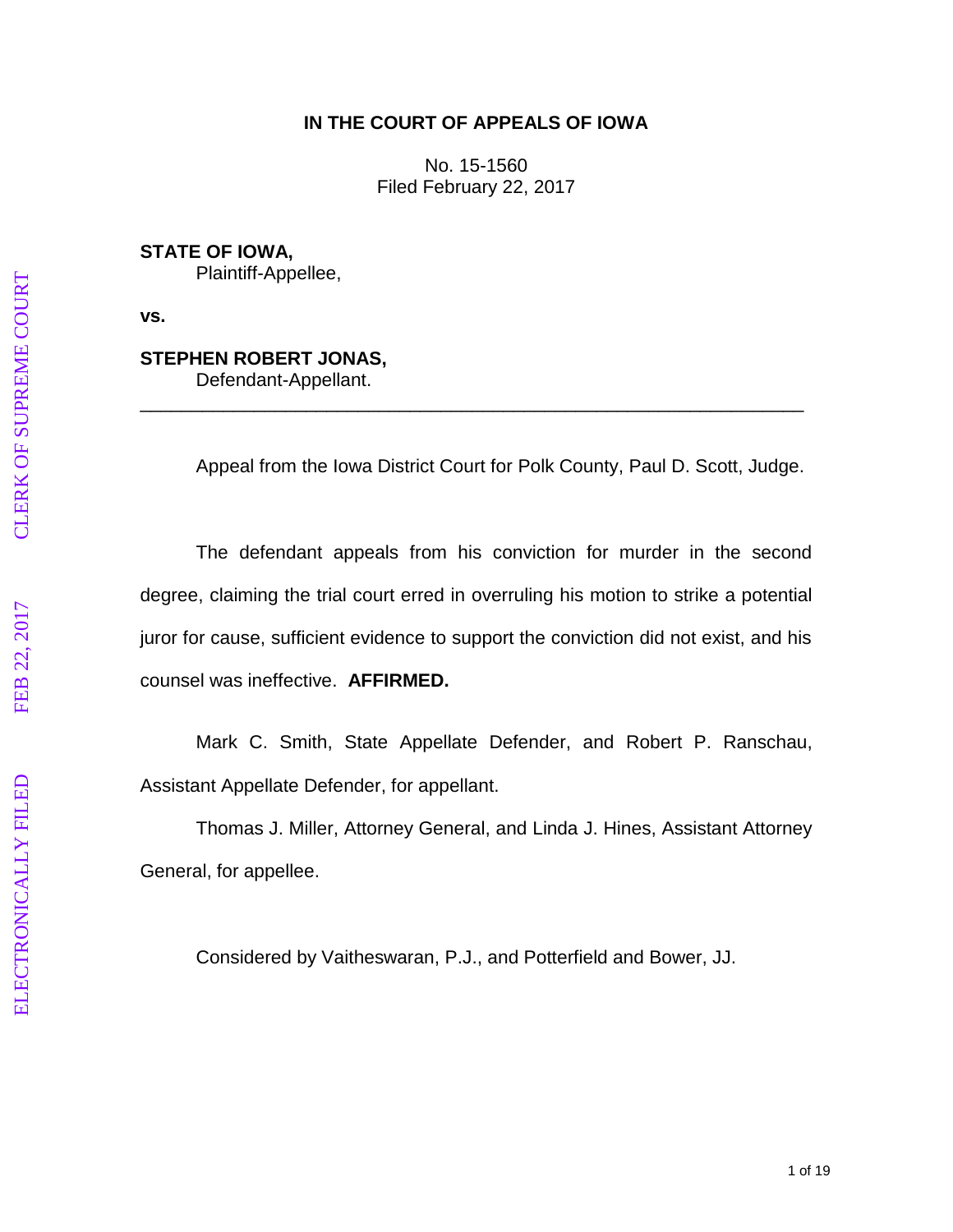#### **POTTERFIELD, Judge.**

Stephen Jonas appeals from his conviction for murder in the second degree as a lesser included offense of murder in the first degree. He asserts the trial court erred in overruling his motion to strike a potential juror for cause, there was insufficient evidence to support the conviction, and his counsel was ineffective for failing to object to statements made by the prosecutor during closing arguments. He also claims counsel was ineffective for failing to request a limiting instruction regarding another statement made during the prosecutor's closing argument. We affirm.

#### **I. Background Facts and Proceedings**

 $\overline{a}$ 

On August 23, 2014, Zachery Paulson was found dead in the lot of his father's business (the lot) bordering the Clive Greenbelt Trail. Following an autopsy, it was determined that the victim died from approximately thirty-five stab and incised wounds.<sup>1</sup> At the scene, the police discovered a ball-peen hammer and a cell phone belonging to the victim.

Shortly after the discovery of the body, the police contacted Jonas at his residence, and he voluntarily went to the police station to answer questions. Jonas's statements to the police and at trial became a central aspect of the prosecution's case.

During his first interview with the police, Jonas stated several times he was not involved and did not know anything about the victim's death. He also stated multiple times he was never at the scene where the victim's body was

 $1$  According to expert testimony, a stab wound is deeper than it is wide, while an incised wound is the opposite.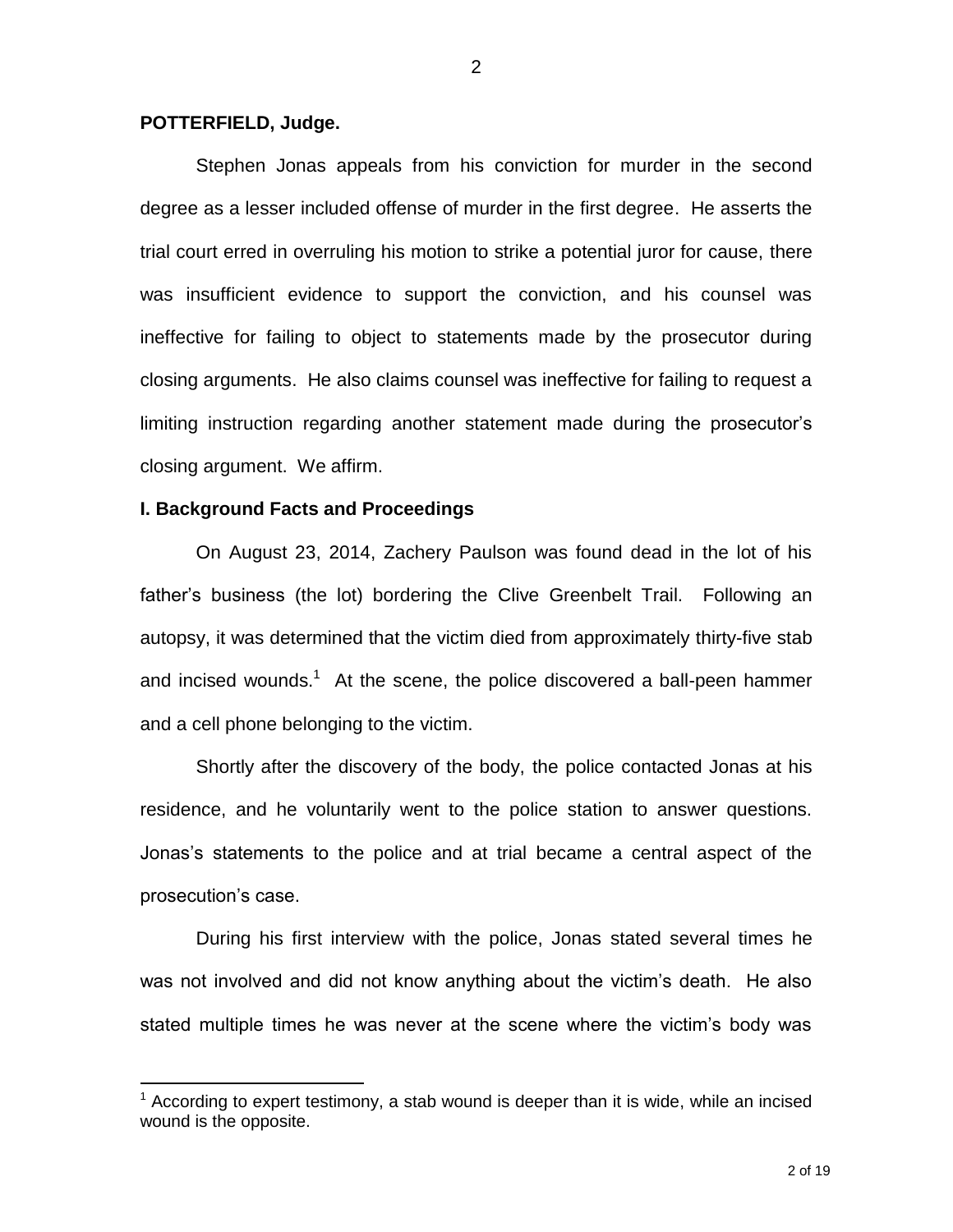discovered. At no time during the first police interview did Jonas state that the victim struck him or that he was defending himself. In fact, he stated the large circular bruise on his chin was caused by tripping and falling on the concrete.

Following the interview, the police inspected Jonas's truck and asked questions about a stain in the truck the police believed was blood. In response, Jonas claimed the stain was chocolate or possibly blood from one of his children's injuries.<sup>2</sup> Jonas continued to deny involvement in, or knowledge about, the victim's death, even after the police gave him multiple opportunities to change his story. Jonas returned home.

That night, the police asked Jonas to come back to the station to answer more questions. Jonas complied. Initially, Jonas continued to state that he had no additional information. During the second interview, however, his story changed. When he was confronted with video evidence showing his truck near the scene, Jonas admitted to stabbing the victim but said he did so in selfdefense.

At trial, Jonas testified that his encounter with the victim on the night of his death was not the first time he met the victim. Jonas and the victim were both regulars at a local bar and had been at the lot together an earlier time. Approximately one week before the victim's death, Jonas went to the lot with the victim and another acquaintance to drink some beers after the bars closed. As the parties were leaving, Jonas described physical contact with the victim. According to Jonas, he engaged in a mutual hug with the victim that led to

 2 Later testing confirmed the stain was blood matching the DNA of the victim.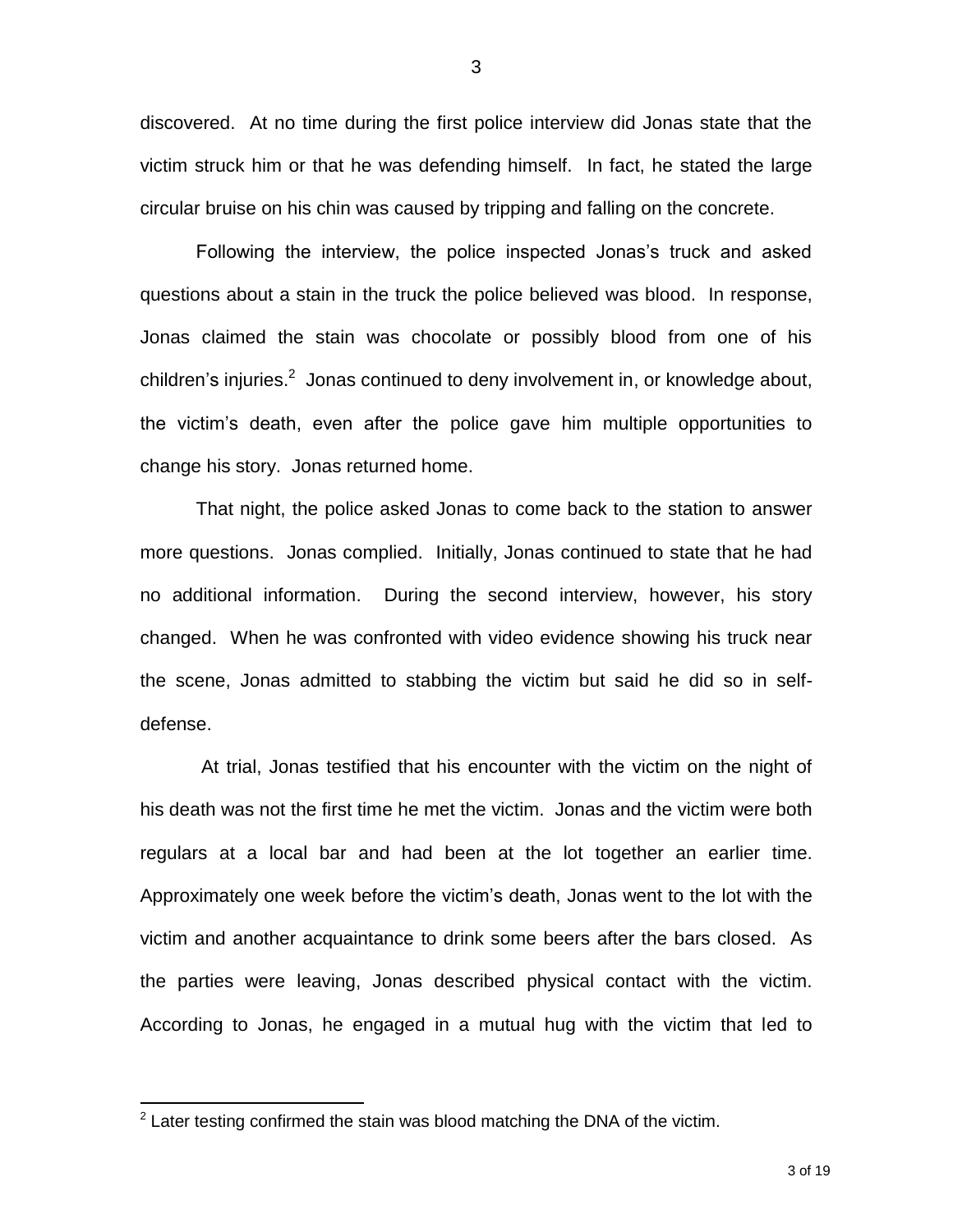kissing. $3$  Jonas continued to contact the victim via text message throughout the next week. The text messages went unanswered.

According to Jonas's testimony, on August 22, 2016—the night of the victim's death—Jonas went to the local bar in an attempt to confront the victim about the events that took place at the lot earlier that week. The victim acknowledged him, but no meaningful conversation took place. After the bar closed, Jonas decided to drive to the lot in order to "speak with [the victim] about what had happened the previous week" and "find out what he was thinking." Jonas testified that when he arrived at the lot, he offered the victim a drink and they engaged in casual conversation for a brief time. Shortly after, Jonas suggested they both go outside to smoke a cigarette. According to his testimony, as Jonas went to his car to get his cigarettes, he noticed the victim putting a hammer in his pocket. While he was getting his cigarettes, Jonas pocketed a knife from his car. He then walked to the back of the lot to meet the victim. Jonas claimed that as he approached, the victim struck him in the chin with the hammer and a fight ensued. Jonas told the police he remembered stabbing the victim only five times. The victim was moaning when Jonas left the scene and eventually died from the wounds.

According to expert testimony, the victim suffered twenty-two stab wounds and fifteen incised wounds before he died. The most significant wounds included a stab wound to the left eye penetrating into the globe of the eye, a stab wound to the abdomen, a stab wound into the chest cavity and lung, and a deep incised

 $\overline{a}$ 

<sup>&</sup>lt;sup>3</sup> Other prosecution witnesses testified the victim described the contact as unwanted; the victim pushed Jonas away and asked him to leave.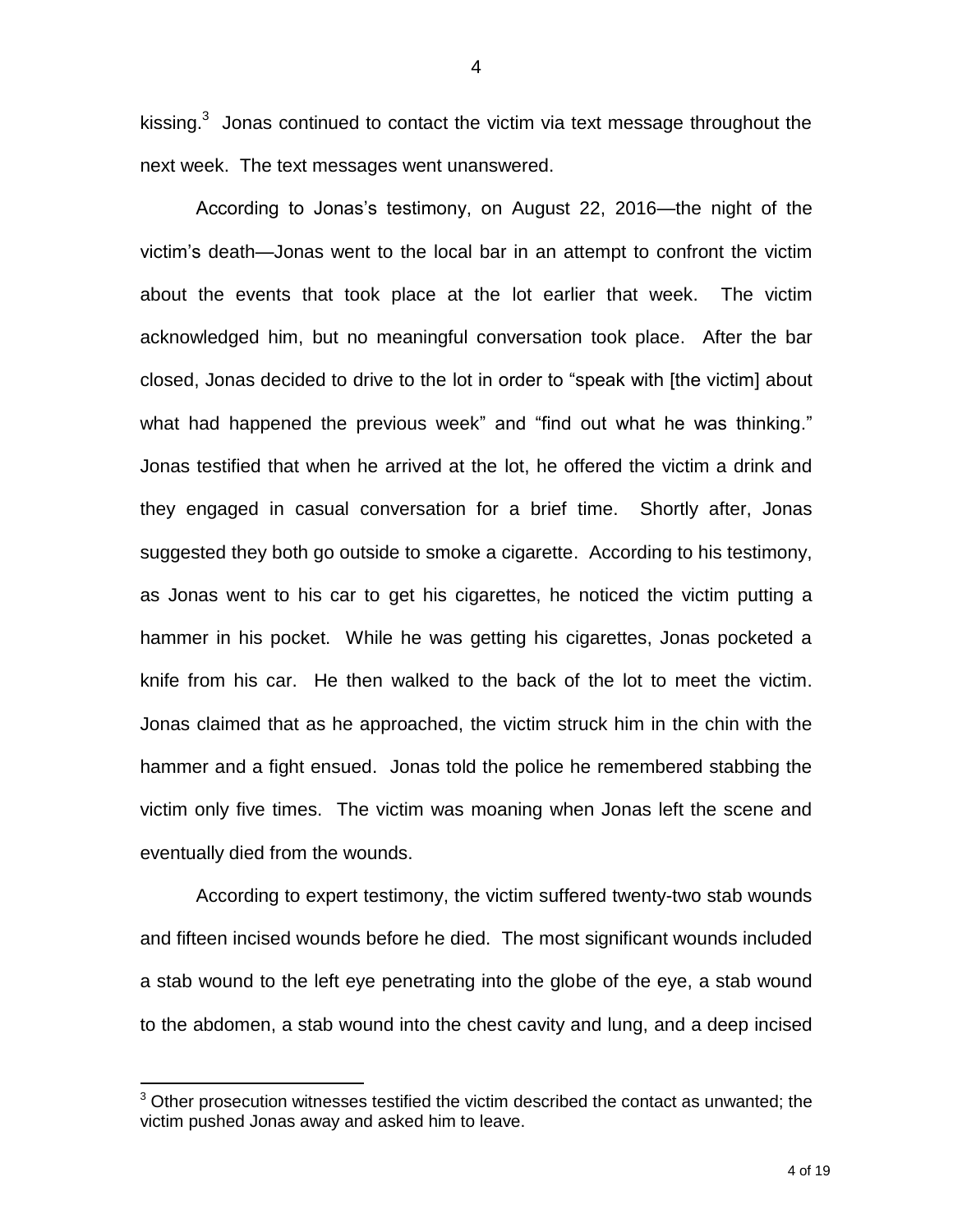wound between the right thumb and index finger that nearly severed the thumb. The wound to the thumb was consistent with a defensive wound where the victim likely grabbed the knife. According to expert testimony, the victim could have lived for five to fifteen minutes after the struggle ended.

On September 30, 2014, Jonas was charged by trial information with murder in the first degree. Jonas filed a notice of defense of justification. The trial began on July 2, 2015.

A written questionnaire asked each potential juror to indicate whether they would be prejudiced against Jonas because he identified himself as a gay man. During voir dire, Jonas's trial counsel challenged a potential juror for cause based in part on the juror's affirmative answer to the questionnaire; counsel argued the juror's prejudice against Jonas's sexuality prevented the juror from being fair and impartial. After counsel's request to strike the juror for cause, the court and the potential juror had the following exchange:

Q. My questions for you is this: Does the fact that the defendant, Mr. Jonas, has identified himself as a gay man, does that fact alone cause you to be biased or prejudice against him in determining whether or not he's guilty or innocent in this case? A. Again, I don't think it would be determined whether he was guilty or innocent, but I would still have a bias there some place, yes.

Q. Okay. So are you—if I instruct you as to what the law is, are you going to be able to follow what the law says? A. Yes.

After hearing arguments from both sides regarding the potential juror, the court

made the following ruling:

Well, my problem is he has said that he's going to have it in the back of his mind and that the defendant would be better off not having him as a juror. After he said that, he still continues to express the opinion that he could be fair and unbiased and be able to try a fair case.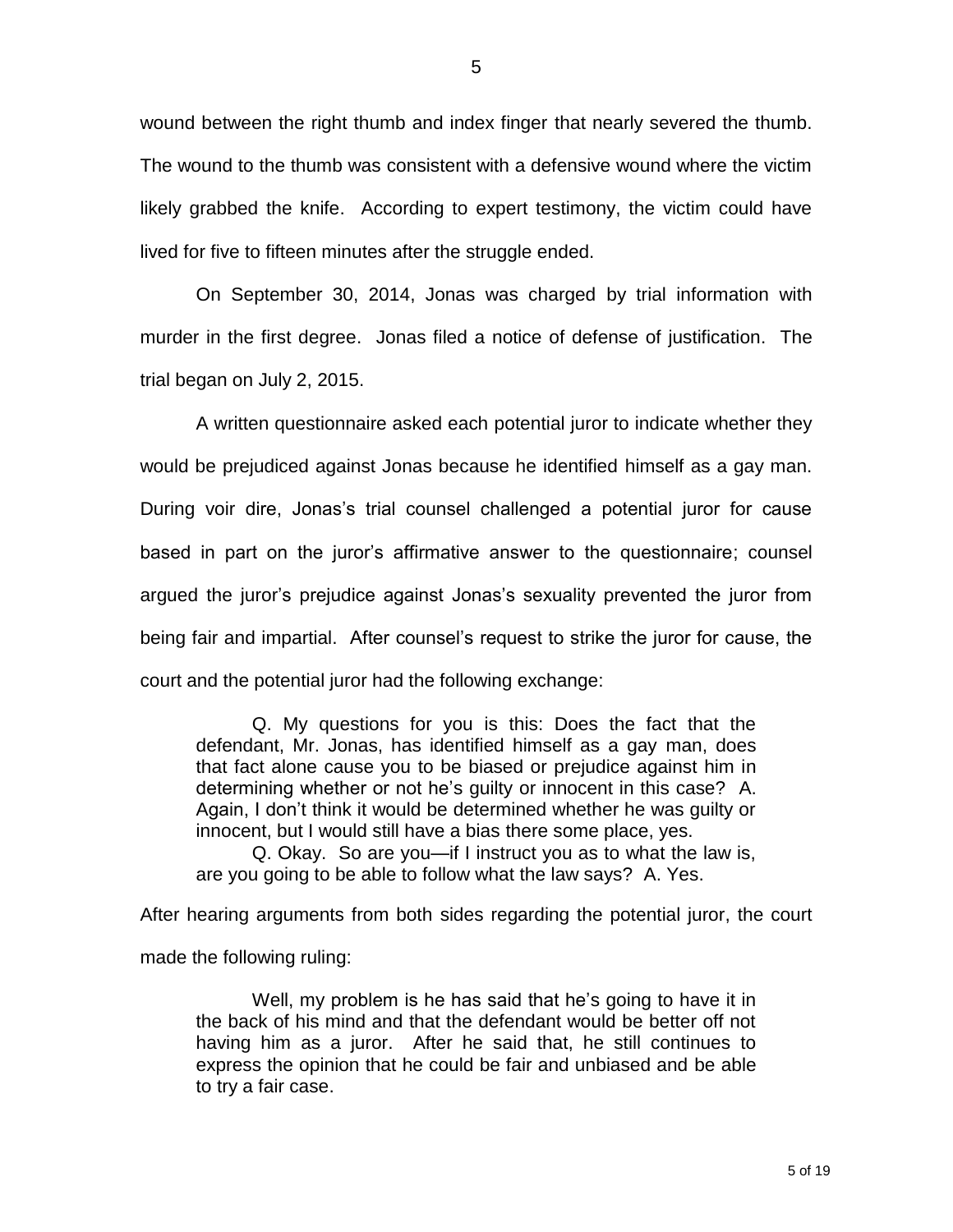And I just don't think that the record is there to strike him for cause at this point. So I'm going to allow [the juror] to stay on the panel.

The juror was allowed to stay on the panel until defense counsel used a peremptory strike to remove the juror.

The jury returned a verdict of guilty for murder in the second degree. Jonas was sentenced to serve an indeterminate term of imprisonment not to exceed fifty years. The sentence includes a seventy percent mandatory minimum before Jonas is eligible for parole, and \$150,000 in restitution to the victim's estate.

Jonas appeals the conviction and the sentence.

#### **II. Standard of Review**

We review the district court's rulings on for-cause challenges to prospective jurors for an abuse of discretion. *State v. Tillman*, 514 N.W.2d 105, 107 (Iowa 1994). "In ruling on a challenge for cause, the district court is vested with broad discretion." *Id.* 

We review challenges to sufficiency of the evidence for correction of errors at law. *State v. Williams*, 695 N.W.2d 23, 27 (Iowa 2005).

We review claims of ineffective assistance de novo. *State v. Straw*, 709 N.W.2d 128, 133 (Iowa 2006).

#### **III. Discussion**

#### **A. Defendant's Challenge for Cause.**

Jonas maintains the district court erred in overruling his motion to strike a potential juror for cause. Iowa Rule of Criminal Procedure 2.18(5)(k) allows a party to challenge a prospective juror if the juror "form[s] or expresse[s] such an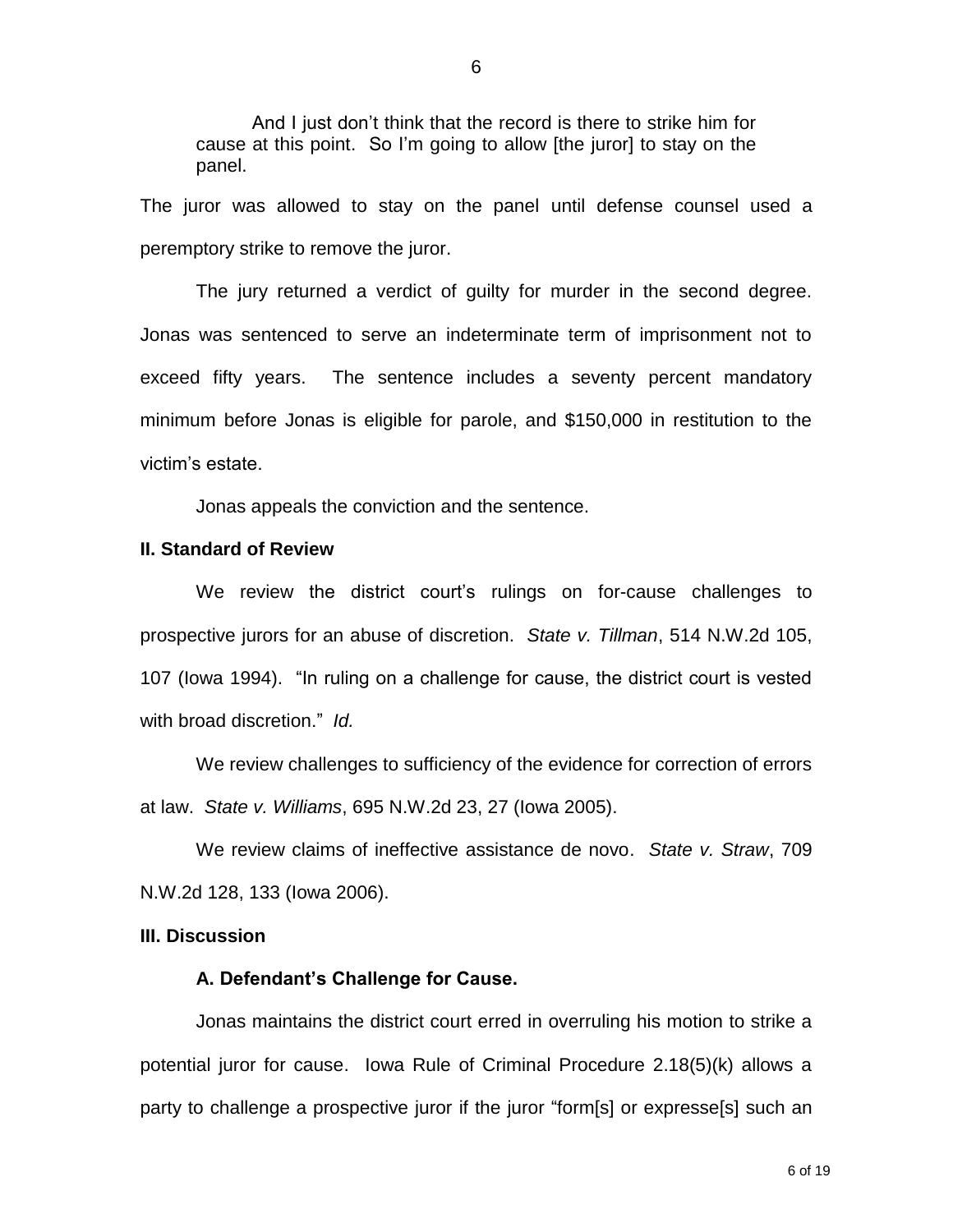opinion as to the guilt or innocence of the defendant [that] would prevent the juror from rendering a true verdict upon the evidence submitted on the trial." The trial court is vested with broad discretion when ruling on a challenge for cause. *Tillman*, 514 N.W.2d at 107. In order to overcome the court's ruling, "the defendant must show (1) an error in the court's ruling on the challenge for cause; and (2) either (a) the challenged juror served on the jury, or (b) the remaining jury was biased as a result of the defendant's use of all of the peremptory challenges." *Id.* at 108; *see also State v. Neuendorf*, 509 N.W.2d 743, 746 (Iowa 1993) ("In the absence of some factual showing that this circumstance resulted in a juror being seated who was not impartial, the existence of prejudice is entirely speculative.").

Jonas contends the court's ruling on the challenge was an abuse of discretion but does not argue the remaining jurors were prejudiced against him. The challenged juror did not serve on the jury. We decline to reach the merits of the court's denial of the challenge for cause since Jonas's claim does not meet the requirements of *Neuendorf*. 4 509 N.W.2d at 746. Jonas did not challenge

 $4$  We note the juror never stated he could overcome his admitted bias, despite the court's efforts to rehabilitate him. The potential juror's last statement confirmed Jonas's sexuality would affect his ability to be fair and impartial: "Q. And [Jonas's sexuality] would affect your ability to be fair and impartial? A. Again, it would bother me, yes."

We are skeptical of rehabilitative efforts in these situations to remove deeply held prejudices. The voir dire setting alone invites a false sense of fairness by suggesting to the potential juror that acceptance of the rehabilitative efforts is socially desirable, despite their deeply held prejudices. *See* Judge Mark W. Bennett, *Unraveling the Gordian Knot of Implicit Bias in Jury Selection: The Problems of Judge-Dominated Voir Dire, the Failed Promise of* Batson*, and Proposed Solutions*, 4 Harv. L. & Pol'y Rev. 149, 160 (2010) ("As a district court judge for over fifteen years, I cannot help but notice that jurors are all too likely to give me the answer that they think I want, and they almost uniformly answer that they can 'be fair.'"); Mary R. Rose & Shari Seidman Diamond, *Judging Bias: Juror Confidence and Judicial Rulings on Challenges for Cause*, 42 Law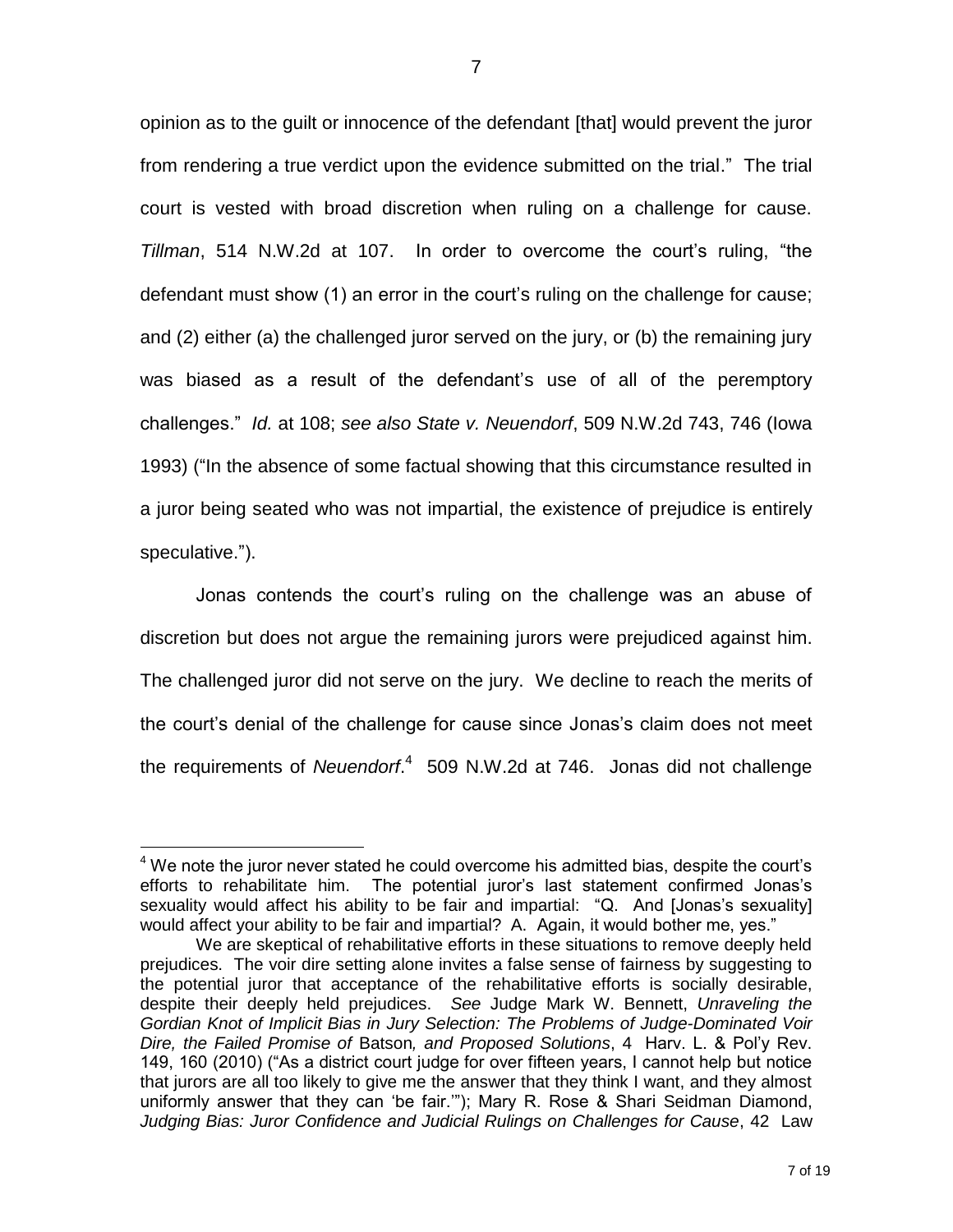any of the remaining jurors on the panel for cause. *See Tillman*, 514 N.W.2d at 108 ("A lack of apparent prejudice is suggested by the fact that [the defendant] did not even challenge the members of the panel that were actually seated as jurors."). Jonas claims prejudice is automatic when a defendant is forced to use a peremptory strike on a juror challenged for cause, but our law does not support his claim. "[P]artiality of a juror may not be made the basis for reversal in instances in which that juror has been removed through exercise of a peremptory challenge." *Neuendorf*, 509 N.W.2d at 747. Despite Jonas's arguments against the *Neuendorf* requirement, "[w]e are not at liberty to overturn Iowa Supreme Court precedent." *State v. Hastings*, 466 N.W.2d 697, 700 (Iowa Ct. App. 1990). We affirm the district court's ruling on Jonas's motion to strike for cause.

#### **B. Sufficiency of the Evidence.**

 $\overline{a}$ 

*1. Justification Defense.* Jonas argues the State failed to prove beyond a reasonable doubt that he did not act with justification. "A person is justified in the use of reasonable force when the person reasonably believes that such force is necessary to defend oneself . . . from any imminent use of unlawful force." Iowa Code § 704.3 (2014). When a defendant raises justification as a defense, the State is required to prove the absence of justification. *State v. Shanahan*, 712 N.W.2d 121, 134 (Iowa 2006). To prove the absence of justification, the

<sup>&</sup>amp; Soc'y Rev. 513, 516 (2008) ("[I]ndividuals recognize that fairness is a desirable characteristic, and most people want to believe that they possess it.").

In this case, the juror stated that he could follow the judge's instructions while simultaneously acknowledging that his bias would affect his fairness, a contradiction that illustrates the difficulty of rehabilitative efforts. Still, the requirements of *Neuendorf* prevent us from finding error without the requisite prejudice. 509 N.W.2d at 746 ("In the absence of some factual showing that this circumstance resulted in a juror being seated who was not impartial, the existence of prejudice is entirely speculative.").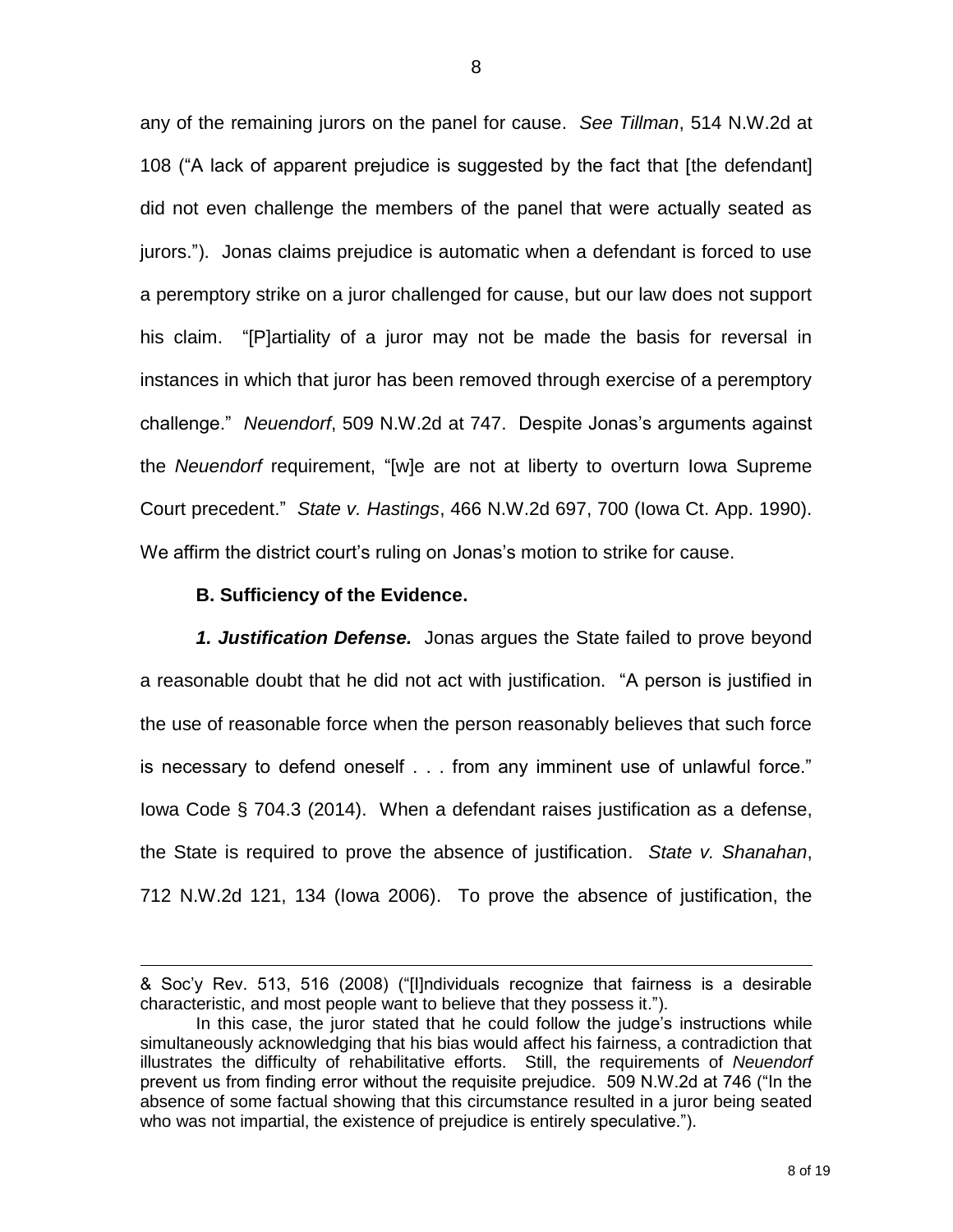State must establish, beyond a reasonable doubt, any one of the following elements:

1. The defendant initiated or continued the incident resulting in injury;

2. An alternative course of action was available to the defendant;

3. The defendant did not believe he was in imminent danger of death or injury and that the use of force was not necessary to save him;

4. The defendant had no reasonable grounds for such belief;

or

5. The force used was unreasonable.

*Shanahan*, 712 N.W.2d at 134; *see also* Iowa Code § 704.3.

In assessing the sufficiency of the evidence, we view the record in a light most favorable to the State. *State v. Showens*, 845 N.W.2d 436, 439-40 (Iowa 2014). "We will uphold a verdict if substantial record evidence supports it." *Id.* (citation omitted). "If the evidence could convince a rational trier of fact the defendant is guilty of the charged crime beyond a reasonable doubt, it is substantial." *Shanahan*, 712 N.W.2d at 134. "The jury is free to believe or disbelieve any testimony as it chooses and to give weight to the evidence as in its judgment such evidence should receive." *State v. Thornton*, 498 N.W.2d 670, 673 (Iowa 1993).

Generally, a jury can rationally dismiss a self-defense claim when testimony is unbelievable or the evidence contradicts the elements of selfdefense. In *Thornton*, for example, a defendant charged with first-degree murder claimed that he shot the victim in self-defense after the victim lunged at him with a knife. 498 N.W.2d at 672. In support of his claim, the defendant argued that he could not retreat because the events took place in a crowded room. *Id.* The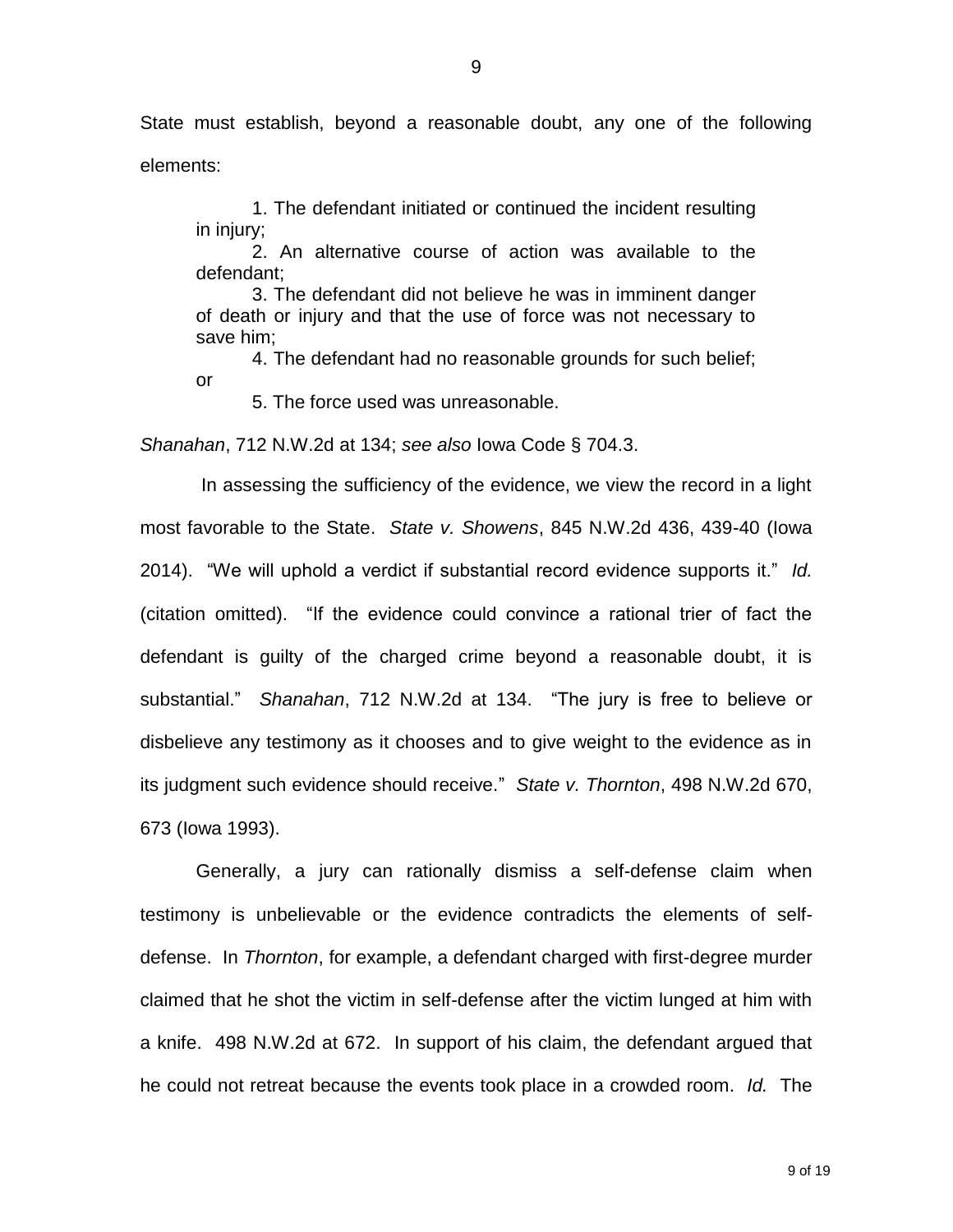defendant, however, was able to leave the room immediately after the shooting. *Id.* at 673. The defendant also suffered no injuries, failed to call an ambulance, and did not call the police until the following day. *Id.* Our supreme court held, "[T]he jury could rationally believe these were not the actions of someone who honestly believed he acted in self-defense." *Id.* at 673–74.

We believe the jury in the present case could also rationally conclude that Jonas's actions surrounding the victim's death were consistent with the actions of someone who was able to retreat, or someone who continued the incident after the threat ended. *Id.* Examining the parties' injuries based on expert testimony suggests an alternative course of action was available to Jonas or he continued the incident unnecessarily. While Jonas did suffer some injuries, a reasonable jury could infer the approximate thirty-five stab and incised wounds suffered by the victim compared to Jonas's bruises were inconsistent with the absence of a an alternative course. In fact, Jonas sliced through the web between the victim's thumb and index finger nearly severing the victim's thumb, which rendered the victim's dominant hand useless. It was rational to conclude Jonas failed to retreat or continued the incident after the threat ceased, which satisfies the State's burden.

The *Thornton* court further explained a jury could rationally disbelieve a defendant's testimony that was inconsistent, uncorroborated, contradictory, and contrary to the actions of someone who was acting in self-defense. *Id.* at 673 ("Although [the defendant] claimed to be unable to retreat from the bar when [the victim] allegedly lunged, [the defendant] was able to easily leave the house without speaking to anyone immediately after the shooting. No other witnesses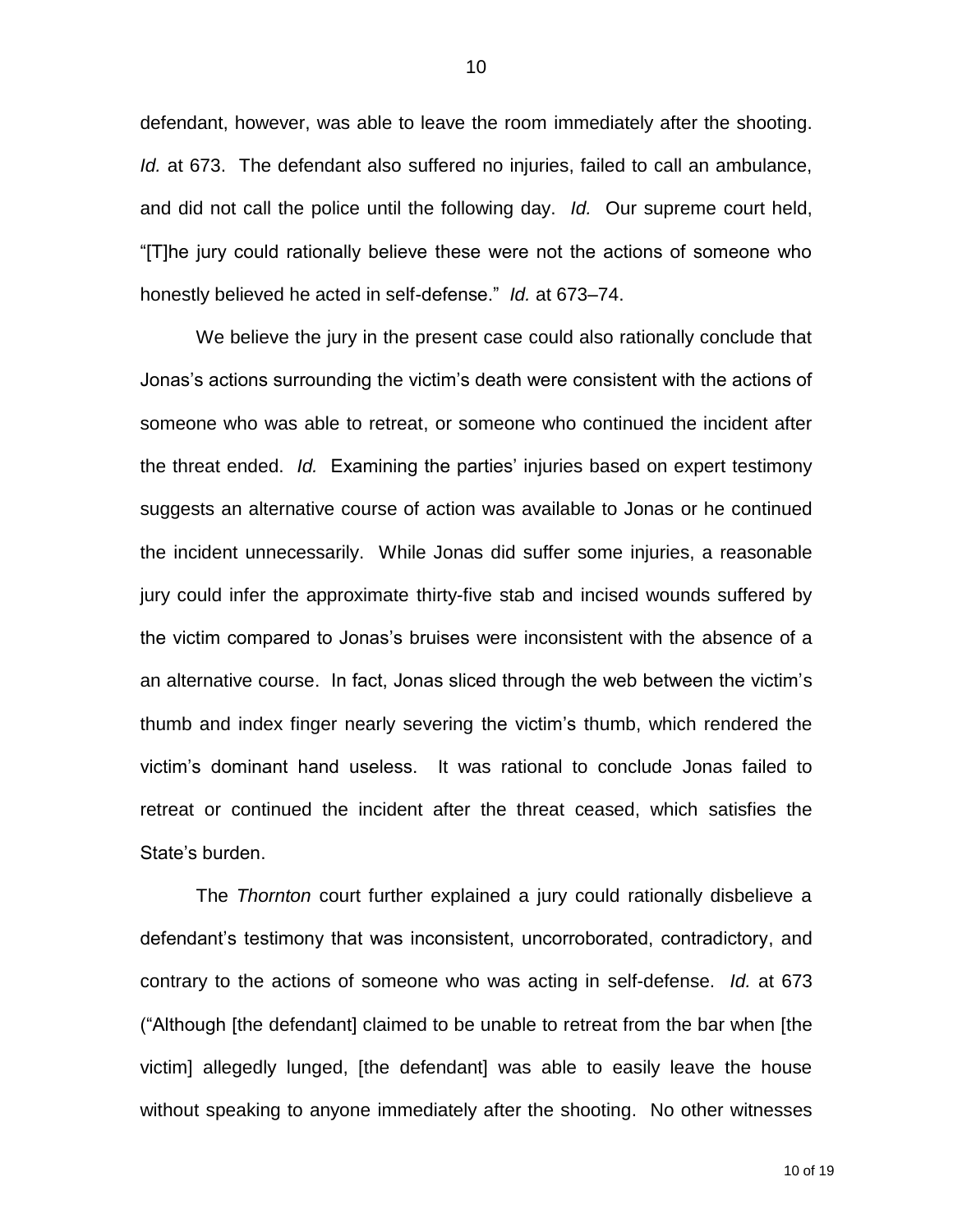saw [the victim] lunging or holding a knife; one witness even testified [the victim's] hands were at his side when [the defendant] shot him. The State presented evidence the knife may have simply fallen from the bar when the police moved the bar to get close to [the victim]."). We believe the jury in the present case could rationally choose to disbelieve Jonas's testimony. First, he admitted at trial that he was dishonest with the police, which undermined his credibility.<sup>5</sup> Second, Jonas's testimony was inconsistent and contradictory. Following the victim's death, for example, a witness stated that Jonas was seen throwing away garbage at the witness's apartment complex. However, Jonas claimed he "never" went to the dumpster and "it's all a figment of [the witness's] imagination."<sup>6</sup> Another witness claimed the victim described the first physical encounter with Jonas as unwanted to the point that the victim pushed Jonas away. Jonas claimed the victim never pushed him away and stated, "[The witness] just made that up."

 $5$  The following exchange took place between the prosecutor and the defendant:

Q. [Y]ou are talking to [the police]. And when they ask you if you've been out with these guys or anywhere else or any other time, you say, "Never." A. As the record has stated and I have said, I was not completely forthright on the first [police] interview.

Q. And so your answer is you weren't truthful with [the police]; right? A. I was not completely forthright.

Q. And when they ask you about having phone numbers for either [the witness] or the victim, you tell them no, you didn't; right? A. I was not completely forthright.

 $6$  Before Jonas testified, the witness described Jonas's action the day following the murder: "I could see [Jonas] parked over across from the dumpsters, where he normally parked, and just throwing some stuff away."

During cross-examination, Jonas denied the witness's testimony:

Q. And so you weren't down by the dumpster at all . . . A. No, I was not.

Q. Never? A. Never.

Q. So it's just all a figment of [the witness's] imagination? A. It's all a figment of [the witness's] imagination.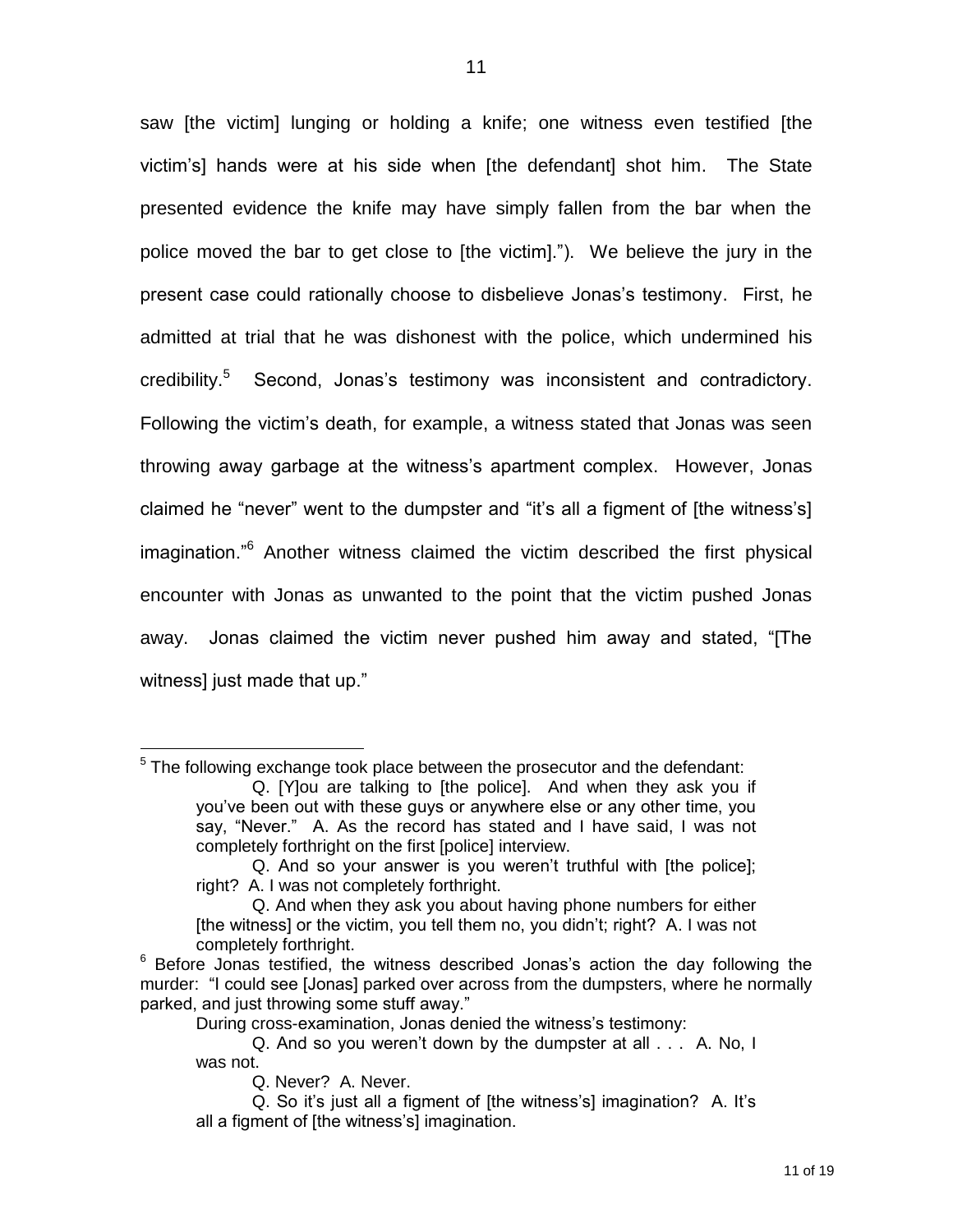Jonas's actions were also inconsistent with someone who was acting in self-defense. Like the defendant in *Thornton*, Jonas did not call an ambulance after he left the scene even though he knew the victim was alive. *Id.* Jonas avoided the police by failing to initiate any contact with them and by lying to them throughout the initial interviews. Jonas also testified that after the incident, he took a shower and went to sleep instead of alerting authorities about the wounded victim, who was still moaning when Jonas left the scene. Before his police contact, Jonas disposed of his weapon by throwing it over a bridge into the river, and he disposed of his clothes by throwing them into a field. Based on the above, a reasonable jury could conclude the State met its burden in overcoming Jonas's self-defense claim. *Id*.

*2. Murder-in-the-Second-Degree Conviction.* Jonas argues the evidence was insufficient to support a conviction of murder in the second degree. Murder in the second degree has two elements: (1) a person kills another person; and (2) the killing is done with malice aforethought. *State v. Lyman*, 776 N.W.2d 865, 877 (Iowa 2010); *see also* Iowa Code § 707.1 ("A person who kills another person with malice aforethought either express or implied commits murder."); Iowa Code § 707.3 ("A person commits murder in the second degree when the person commits murder which is not murder in the first degree."). "Malice aforethought requires the actor to have 'a fixed purpose or design to do physical harm to another that exists before the act is committed.'" *State v. Tyler*, 873 N.W.2d 741, 751 (Iowa 2016) (citation omitted). Because Jonas admitted to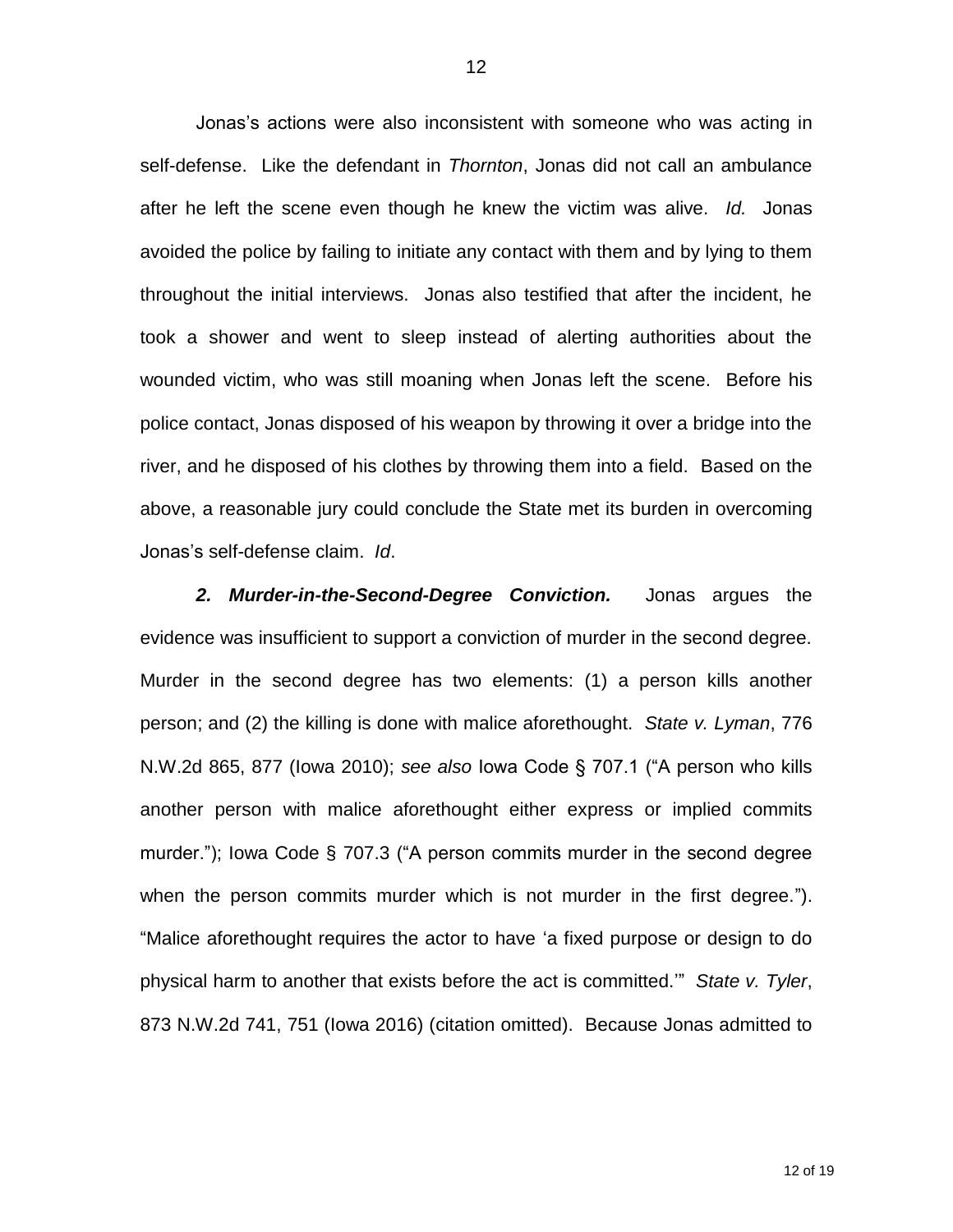stabbing the victim with a knife, a dangerous weapon,<sup>7</sup> which led to his death, the jury was instructed they could infer malice from that fact. *See State v. Hahn*, 259 N.W.2d 753, 758–59 (Iowa 1977) (stating a jury may infer malice aforethought when the defendant uses a deadly weapon); *see also Shanahan*, 712 N.W.2d at 135 (holding the defendant's use of a deadly weapon supports the inference of malice aforethought). Consequently, the jury could conclude Jonas's actions supported the malice element of second-degree murder.

# **C. Ineffective Assistance of Counsel.**

Jonas maintains trial counsel failed to object to prosecutorial misconduct<sup>8</sup> during the State's closing argument, and trial counsel failed to ask for a limiting instruction following an apparently sustained objection to another part of the prosecutor's closing argument. Specifically, Jonas argues the State made impermissible disparaging comments about Jonas's credibility. Jonas also

 $\overline{a}$  $7$  "A 'dangerous weapon' is any instrument or device designed primarily for use in inflicting death or injury upon a human being or animal, and which is capable of inflicting death upon a human being when used in the manner for which it was designed . . . ." Iowa Code § 702.7. Jonas does not contest that the knife used was a dangerous weapon.

<sup>&</sup>lt;sup>8</sup> In a recent case, the Iowa Supreme Court cautioned against conflating the terms prosecutorial misconduct, which generally describes "those statements 'where a prosecutor intentionally violates a clear and unambiguous obligation or standard imposed by law, applicable rule or professional conduct' as well as 'those situations where a prosecutor recklessly disregards a duty to comply with an obligation or standard,'" and prosecutorial error, which includes situations "'[w]here the prosecutor exercises poor judgment' and 'where the attorney has made a mistake' based on 'excusable human error, despite the attorney's use of reasonable care.'" *State v. Schlitter*, 881 N.W.2d 380, 394 (Iowa 2016) (citations omitted).

We use the term prosecutorial misconduct throughout, as both Jonas and the State did in their appellate briefs. We note that we are to apply the multi-factor test outlined in *State v. Graves*, 668 N.W.2d 860, 877–78 (Iowa 2003), either way. *See Schlitter*, N.W2d at 394*.* (stating the multifactor test set out to evaluate the statements in determining if there was misconduct and if that was misconduct was prejudicial "easily translate to an evaluation of prosecutorial error").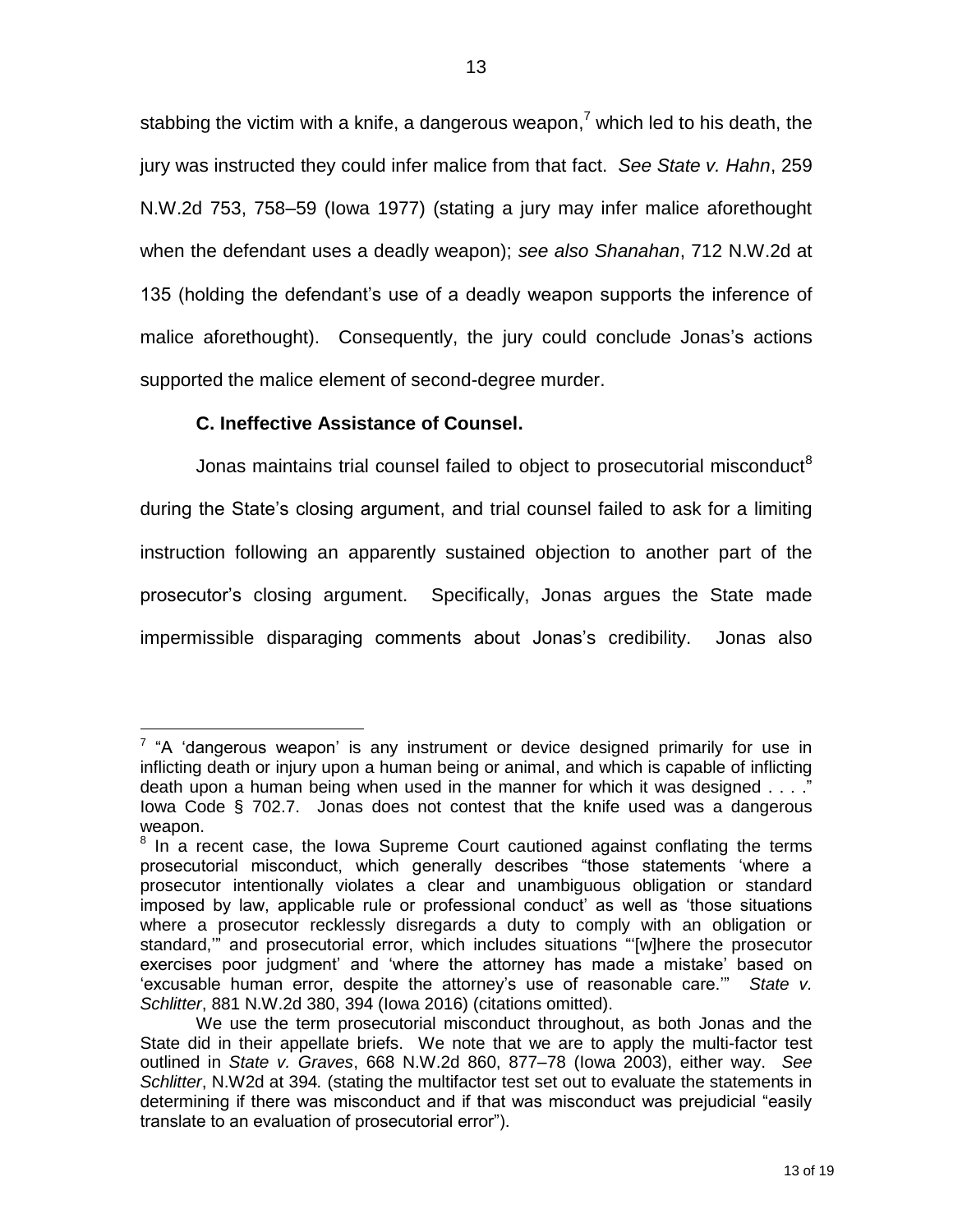argues defense counsel failed to request a limiting instruction after the State asked the jury to "send a message that you can't kill someone like this." $9$ 

To succeed on an ineffective-assistance-of-counsel claim based on prosecutorial misconduct, a defendant must establish: (1) proof of misconduct; and (2) "the misconduct resulted in prejudice to such an extent that the defendant was denied a fair trial." *Graves*, 668 N.W.2d at 869. "A defendant's inability to prove either element is fatal." *See id.* 

We turn to the prejudice element first. In his claim, Jonas is required to "show that there is a reasonable probability that, but for counsel's unprofessional errors, the result of the proceeding would have been different." *State v. Carey*, 709 N.W.2d 547, 559 (Iowa 2006). In deciding prejudice, we analyze the following factors: "(1) the severity and pervasiveness of the misconduct; (2) the significance of the misconduct to the central issues in the case; (3) the strength of the State's evidence; (4) the use of cautionary instructions or other curative measures; and (5) the extent to which the defense invited the misconduct." *Graves*, 668 N.W.2d at 877. "The most important factor under the test for prejudice is the strength of the State's case." *Carey*, 709 N.W.2d at 559.

*1. The "Credibility" Comments.* During the State's closing arguments, the prosecutor stated in part, "[Jonas] is not credible," other evidence is "more credible than [Jonas]," Jonas is "making it up," and "[Jonas] is not being truthful

<sup>&</sup>lt;sup>9</sup> Jonas concedes trial counsel objected to the prosecutor's statement about "send[ing] a message that you can't kill someone like this." Jonas argues trial counsel should have made a request "to the court that the jury be instructed to disregard the prosecution's statement." However, these statements did not result in unfair prejudice. Thus, we decline to address whether defense counsel failed to perform an essential duty regarding the limiting instruction.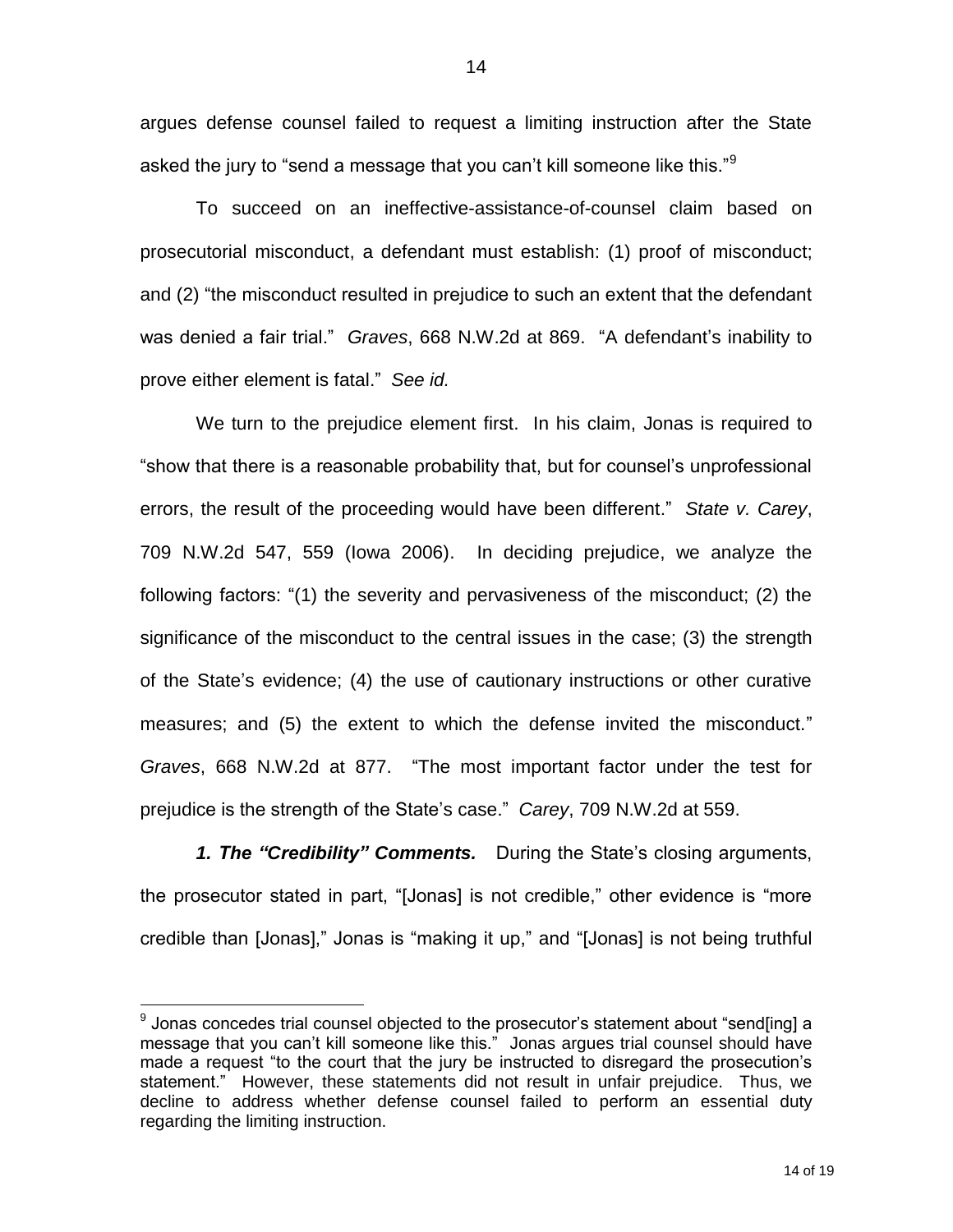with you about what happened down there." Under the first and second factors, misconduct regarding credibility statements that the prosecution relies on to link the defendant and the criminal conduct can demonstrate prejudice. *See, e.g.*, *Graves*, 668 N.W.2d at 877 (holding prosecutorial misconduct directed at the credibility of the defendant is extremely significant when the *only* link between the defendant and possession of a banned substance is the statement allegedly made by the defendant to the officer that he had been in possession of the banned substance). However, these circumstances are distinguishable from *Graves* because, unlike the defendant in *Graves*, Jonas testified he misled the police, which presented the issue of his credibility to the jury. Jonas's credibility was also impeached by contradictory testimony from multiple witnesses. Finally, the State submitted evidence that did not relate to Jonas's credibility in order to overcome his claim of self-defense. The prosecutor's statements regarding credibility were based on the evidence at trial and not the prosecutor's personal opinion. It is not prejudicial to attack the credibility of the defendant when the defendant admits dishonesty and calls into question the credibility of contradictory witnesses. *See Carey*, 709 N.W.2d at 560.

For similar reasons the strength of the State's case—the most important factor—was significant. This was not a case, like *Graves*, that hinged on a single admission to the police. 668 N.W.2d at 877–78 (holding the strength of the State's case is weak when the evidence outside of the defendant's statements is insufficient to support the charges). Again, the State submitted various forms of evidence that challenged Jonas's self-defense claim, including expert testimony, exhibits indicating the nature of the stab wounds, and witnesses whose testimony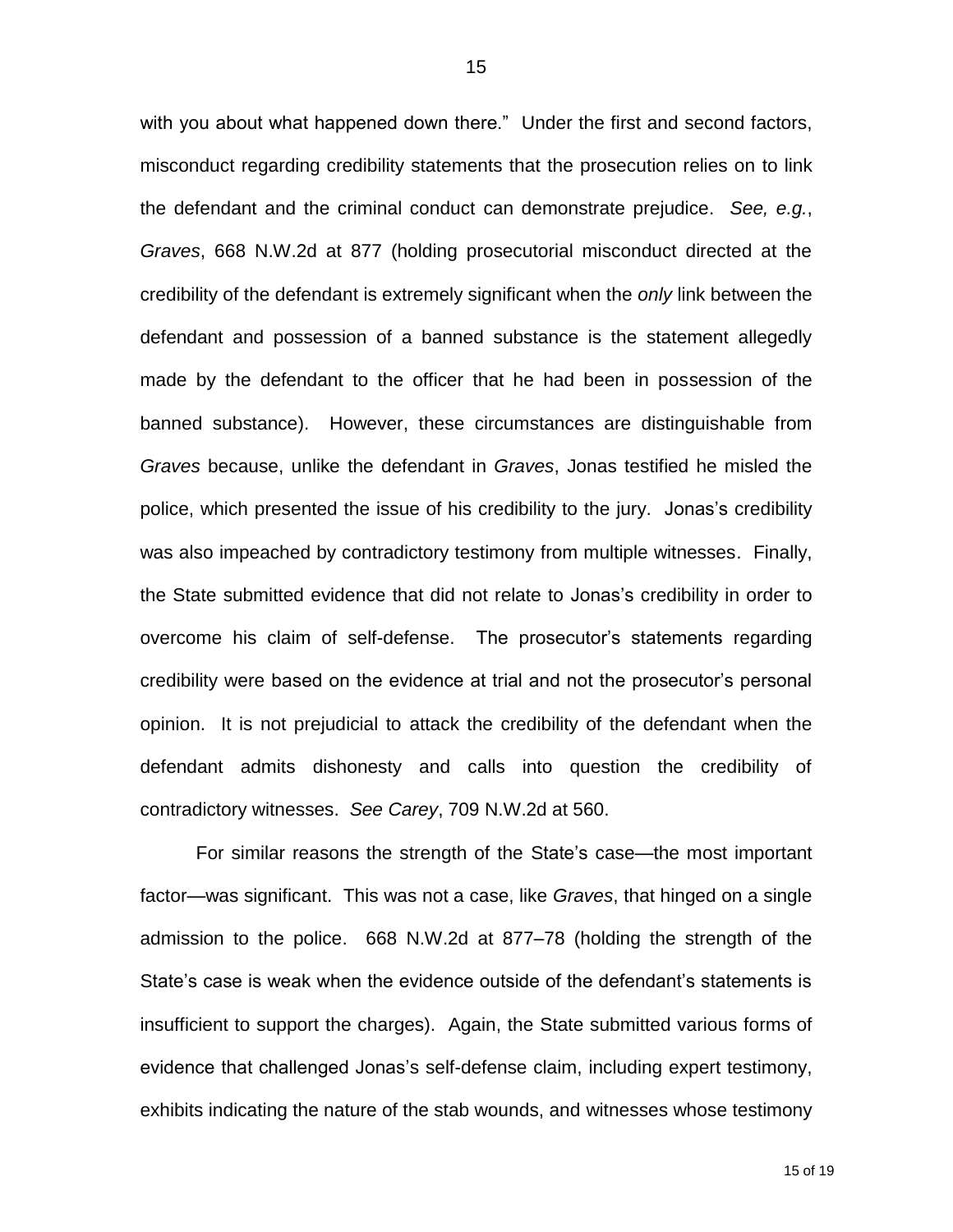contradicted Jonas's testimony. Furthermore, if the prosecutor's statements were removed, Jonas's credibility would still be in question because of his own statements and contradictory witnesses' testimony. *See Carey*, 709 N.W.2d at 560 (holding prejudice does not exist when there are severe inconsistencies in the defendant's testimony and other evidence is sufficient to overcome a justification defense).

Based on the above, there was not a reasonable probability the alleged misconduct prejudiced, inflamed, or misled the jurors so that the jury convicted Jonas for reasons outside the evidence at trial and the law within the court's instructions. *Graves*, 668 N.W.2d at 876–77.

*2. The "Send a Message" Comment.* During closing arguments, the

prosecution, the court, and defense counsel had the following exchange:

PROSECUTER: When he stabbed the kid—it's a nobrainer—he had the specific intent to kill. He also tried to cover it all up; you know that now. That's no justification.

Once we prove that, folks—again, murder in the first degree is what we charged him with—if you are satisfied, you put another checkmark. Whether—and this verdict has to be—*send a message that you can't kill someone like this.* 

. . . . THE COURT: [Defense counsel] has an objection.

(Emphasis added.) Following the objection, a discussion was held at the bench, off the record. The court did not rule on the defense objection following the bench conference and gave no limiting instruction.<sup>10</sup> The prosecutor moved to a different subject.

PROSECUTER: Thank you.

 $10$  Jonas has not provided any record to show counsel failed to request a limiting instruction.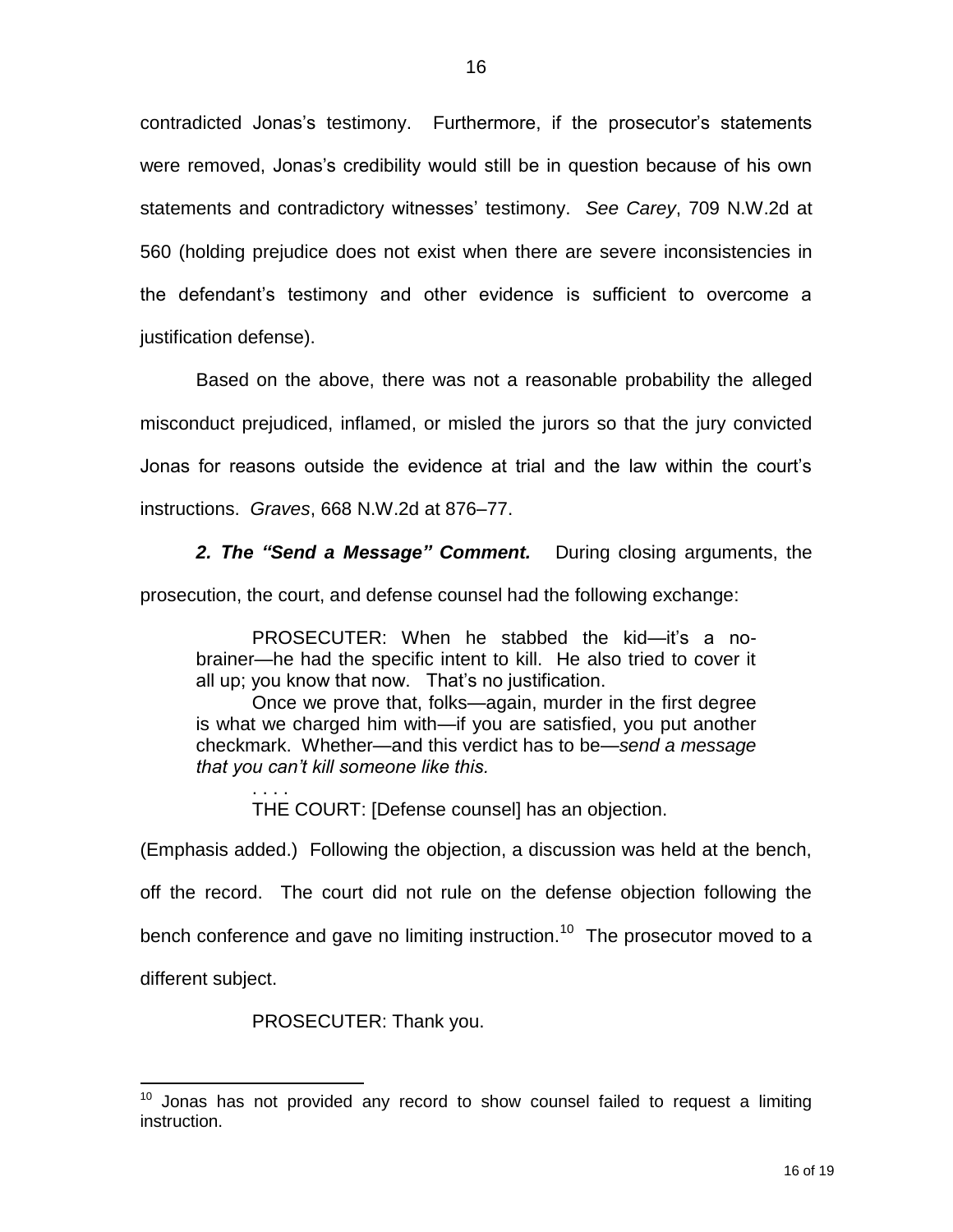Let's talk about justification, because really, that's the issue he's now raising.

A panel of our court held it is improper for a prosecutor to ask the jury to "send a message" because the statement "urge[s] the jurors to convict the defendant in order to protect community values and prevent further criminal activity." *State v. Johnson*, 534 N.W.2d 118, 127 (Iowa Ct. App. 1995). However, these statements must also be prejudicial to the extent that "but for counsel's unprofessional errors, the result of the proceeding would have been different." *Carey*, 709 N.W.2d at 559. While Jonas did not invite these comments nor was a limiting instruction given, the comment was restricted to a small portion of the lengthy trial and closing arguments. The prosecution only made the comment once, and defense counsel immediately objected to the statement. The prosecution moved on and did not mention it again throughout the closing argument. *Compare State v. Musser*, 721 N.W.2d 734, 756 (Iowa 2006) (holding objectionable statements by the prosecution are not prejudicial when "[t]he evidence against the defendant was strong, the comments did not go to a central issue in the case, and the improper statements by the prosecutor were isolated [to the opening statement and closing argument]"), *and Johnson*, 534 N.W.2d at 128 (holding improper comments that were limited to a rebuttal argument and not repeatedly presented to the jury, although improper, are not prejudicial), *with Graves*, 668 N.W.2d at 883 (holding prejudice exists when the "misconduct permeated the entire trial because it was part of a theme developed by the prosecutor"). Furthermore, the isolated statement is not significant enough to outweigh the strong evidence used to convict Jonas, as outlined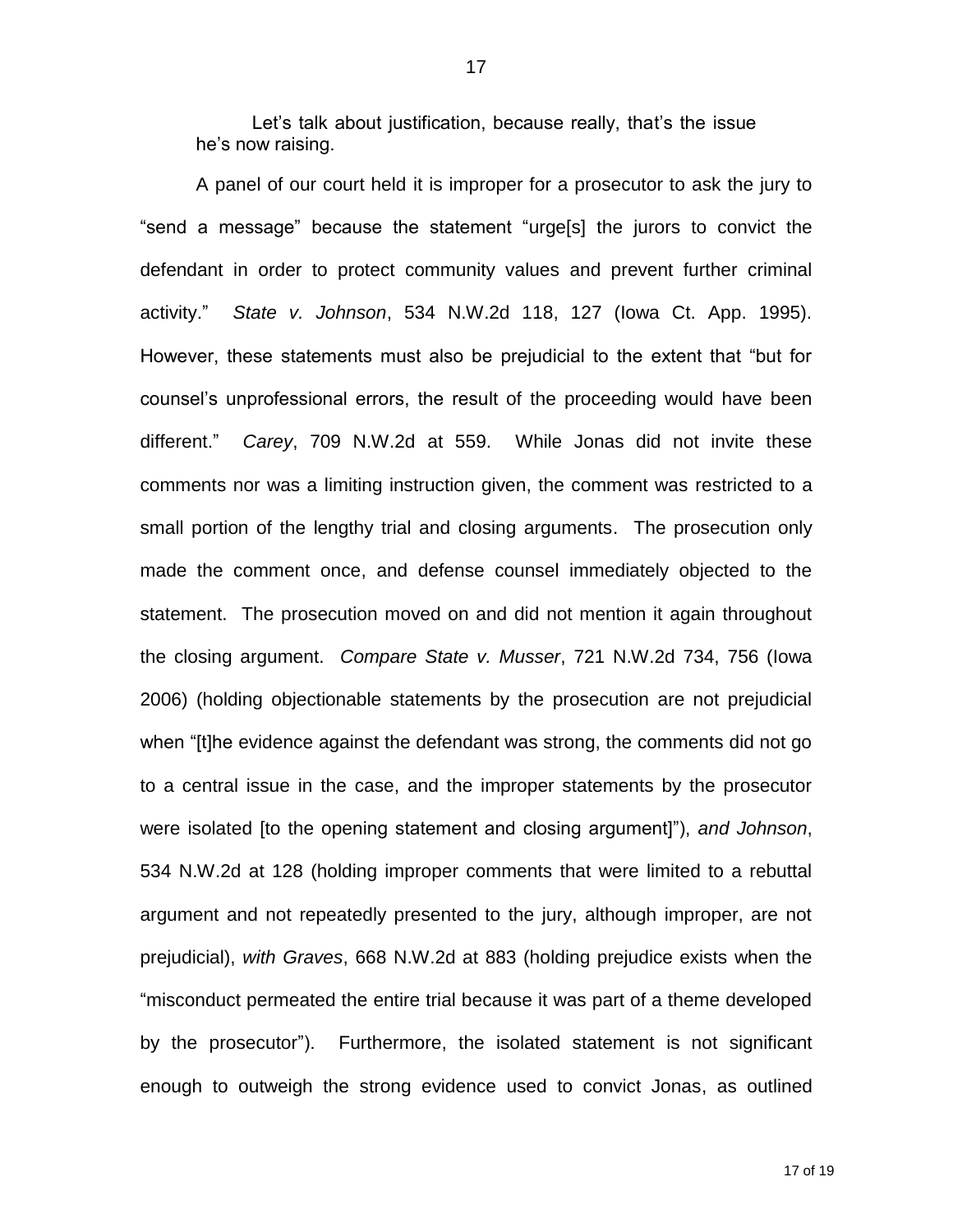above. The alleged misconduct did not result in the requisite prejudice to warrant a new trial, and Jonas's ineffective-assistance-of-counsel claim must fail.

### **IV. Conclusion**

Jonas claims the district court erred in ruling on his challenge for cause of a potential juror, substantial evidence did not exist to support a conviction, and his trial counsel was ineffective. Jonas cannot demonstrate the requisite prejudice to prevail on his claim that the court erroneously denied his challenge of a juror. Substantial evidence existed to overcome Jonas's justification defense because a reasonable jury could conclude that Jonas initiated or continued the fight or had an opportunity to retreat. Similarly, substantial evidence existed to support the malice element of second-degree murder. Finally, Jonas's counsel was not ineffective because the prosecutor's statements during closing arguments did not result in the necessary prejudice to warrant a new trial.

#### **AFFIRMED.**